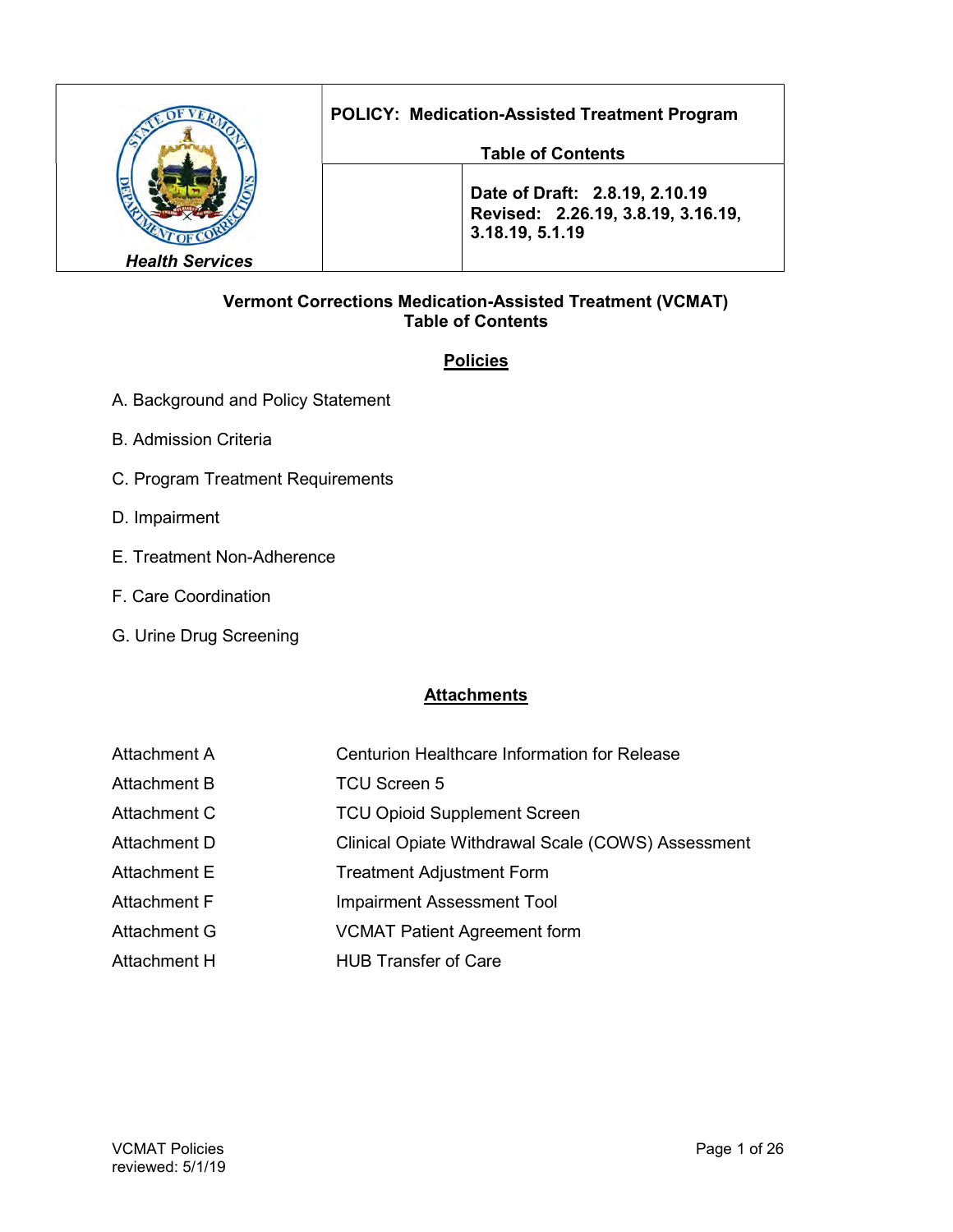|                        | POLICY: Medication-Assisted Treatment Program |                                                                                                 |
|------------------------|-----------------------------------------------|-------------------------------------------------------------------------------------------------|
|                        | <b>Background and Policy Statement</b>        |                                                                                                 |
|                        | NO. A                                         | Date of Draft: 2.2.19, 2.8.19, 2.10.19<br>Revised: 2.26.19, 3.8.19, 3.16.19,<br>3.18.19, 5.1.19 |
| <b>Health Services</b> |                                               |                                                                                                 |

### REFERENCES:

Vermont Legislative Act 176, S.166 (Act 176)

Binswanger, Ingrid A Et al. Release from prison--a high risk of death for former inmates. New England journal of medicine vol. 356,2 (2007): 157-65.

National Sheriffs' Association (NSA) and the National Commission on Correctional Health Care (NCCHC). Jail-Based Medication-Assisted Treatment: Promising Practices, Guidelines, and Resources for the Field. Published October 2018.

Substance Abuse Center for Behavioral Health Statistics and Quality. Results from the 2016 National Survey on Drug Use and Health: Detailed Tables.

SAMHSA. https://www.samhsa.gov/data/sites/default/files/NSDUH-DetTabs-2016/NSDUH-DetTabs-2016.htm. Published September 7, 2017. Accessed March 7, 2018.

U.S. Department of Health and Human Services (HHS), Office of the Surgeon General, Facing Addiction in America: The Surgeon General's Spotlight on Opioids. Washington, DC: HHS, September 2018.

### ATTACHMENTS:

Centurion Healthcare Information for Release

# A. BACKGROUND:

The Surgeon General of the United States has stated that opioid use disorder is a treatable brain disease, not a moral failure or character flaw, and that a cultural shift is needed of how we think about and treat patients with substance use disorders.

The National Commission on Correctional Health Care and the National Sheriffs' Association have stated their unequivocal support for use of evidence-based treatment for opioid use disorder within jails. A 2015 study from SAMHSA showed that about half of state and federal prisoners meet criteria for substance use disorder, and the Bureau of Justice Statistics estimates that two-thirds of people in jail meet criteria for drug dependence or abuse.

Patients with opioid use disorder who have engaged in criminal activity and are placed in the correctional system have significant risk factors for morbidity and mortality, and have a high rate of recidivism. From a public health perspective and from the standpoint of costs to society, these high-risk patients are in immediate need of stabilization of their disease. Upon release from correctional custody, patient with opioid use disorder are 129 times more likely to die of an opioid related overdose as compared to the community. Based on the empirical evidence, the criminal justice system must adopt medication assisted treatment that includes the use of gold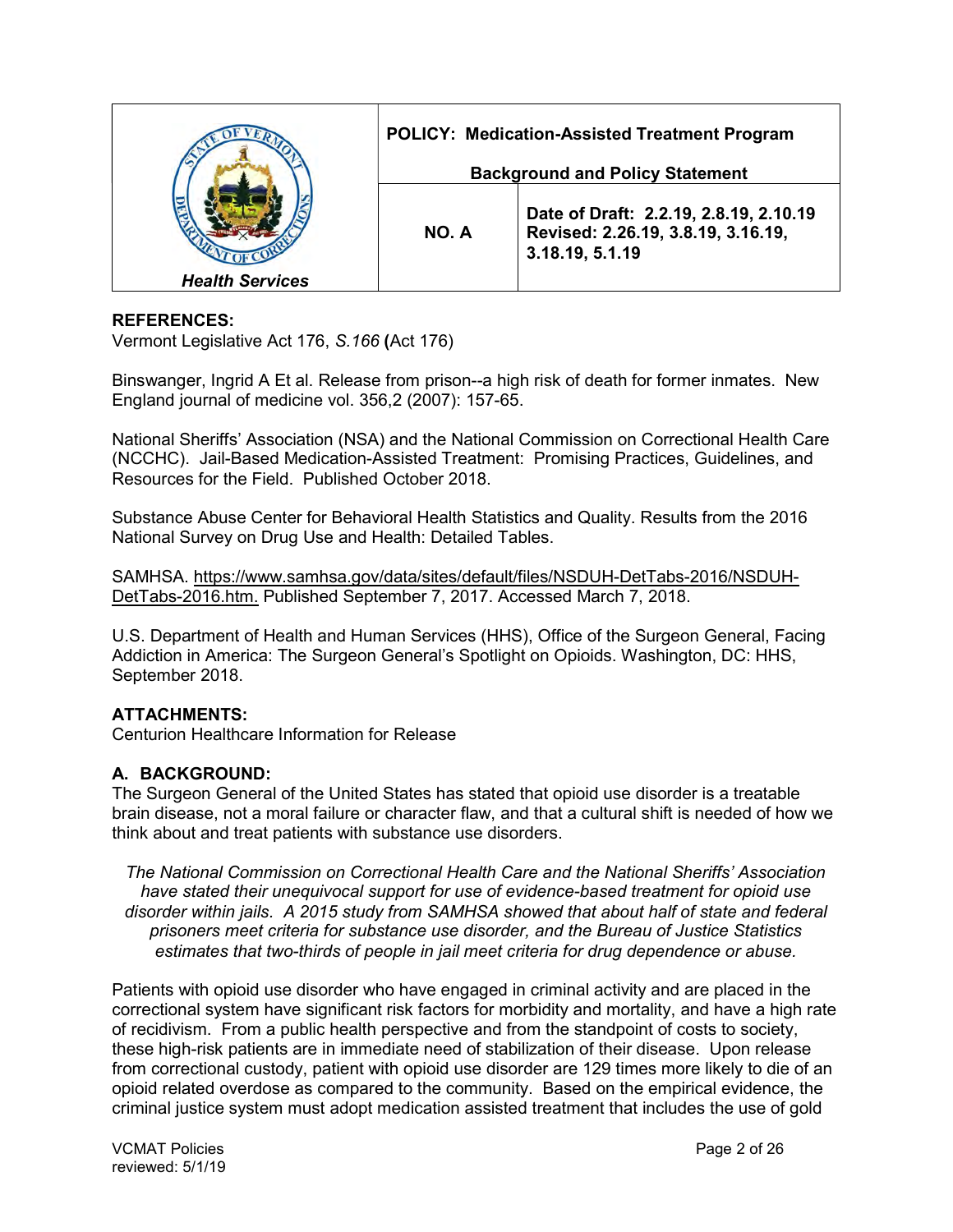standard medications such as buprenorphine, methadone, and naltrexone to successfully treat patients with opioid use disorder.

# B. STANDARD:

The Vermont Corrections Medication-Assisted Treatment (VCMAT) Program mission is to provide high-quality Medication–Assisted Treatment (MAT) for all patients in Vermont correctional facilities who request treatment for opioid use disorder and meet the guidelines to receive treatment, for as long as medically necessary, in accordance with Vermont Act 176 and evidence-based best practices. All patients with a confirmed diagnosis of opioid use disorder will have access to treatment during their correctional confinement. Treatment will consist of one or more of the following modalities:

- a. Buprenorphine
- b. Methadone
- c. Naltrexone.
- d. Behavioral health services.

Upon release, all VCMAT patients will be provided with a reentry plan that includes coordination with a MAT community based provider for continuation of treatment services. Patients will be provided with a prescription of buprenorphine upon release, as needed, to allow time to register with the identified MAT community based provider.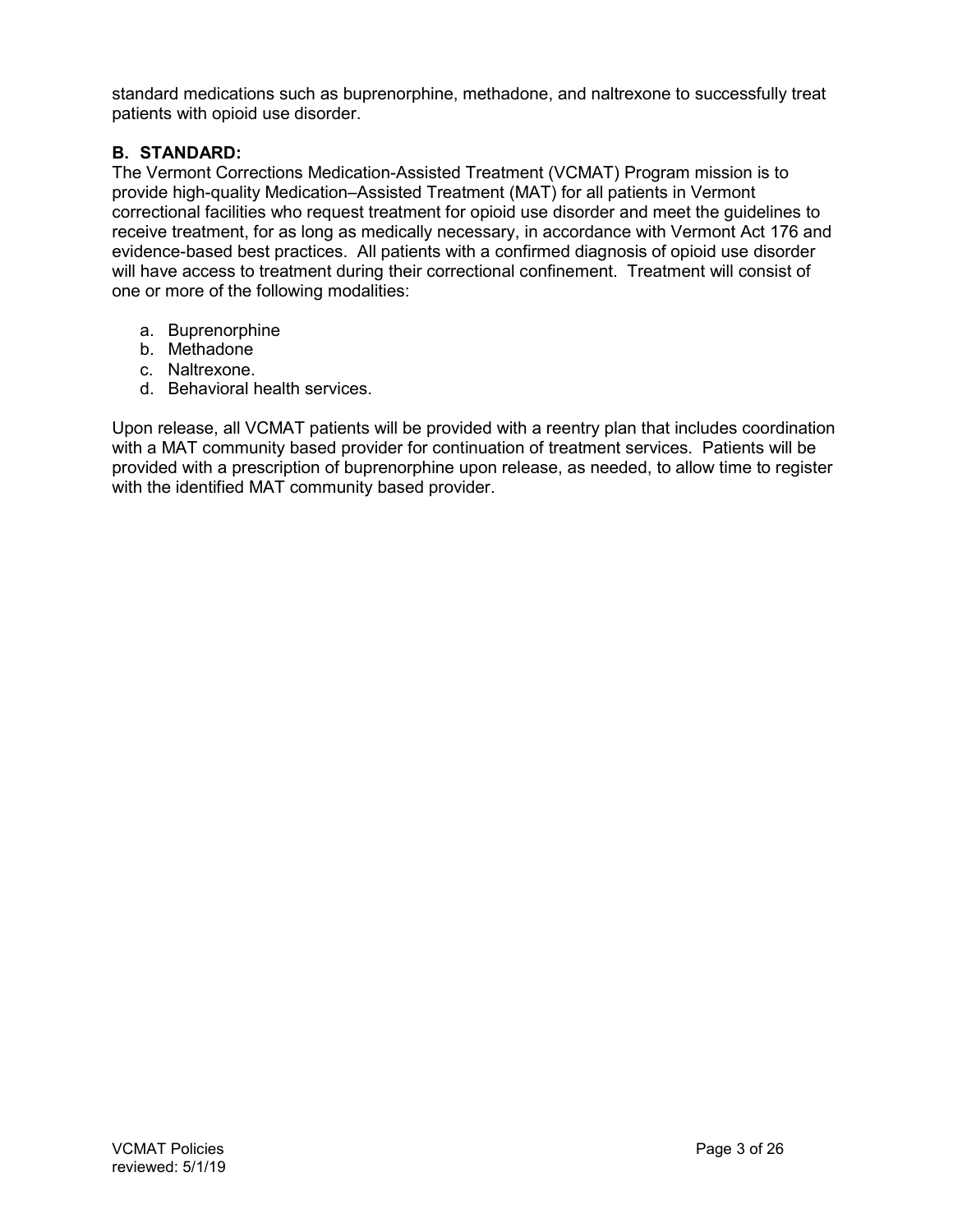|                        | <b>POLICY: Medication-Assisted Treatment Program</b> |                                                                              |  |
|------------------------|------------------------------------------------------|------------------------------------------------------------------------------|--|
|                        | <b>Admission Criteria</b>                            |                                                                              |  |
|                        | NO. B                                                | Date of Draft: 2.2.19, 2.8.19, 2.10.19<br>Revised: 3.8.19, 3.16.19, 3.18.19, |  |
| <b>Health Services</b> |                                                      | 5.1.19                                                                       |  |

TCU Screen 5 TCU Opioid Supplement Screen Clinical Opiate Withdrawal Scale (COWS) Assessment

STANDARD: The Vermont Corrections Medication-Assisted Treatment (VCMAT) Program is to provide high-quality Medication Assisted Treatment (MAT) for all patients who meet established treatment guidelines, for as long as medically necessary, in accordance with Vermont Act 176 and evidence-based best practices.

ADHERENCE INDICATORS: The following will be utilized to admit patients to VCMAT:

- 1. All individuals entering the correctional system or current inmates seeking medication assisted treatment will be assessed by a qualified healthcare professional for evidence of a substance use disorder using a validated screening tool for the diagnosis of substance use disorders based on DSM-5 criteria. Additionally, urine drug screening for evidence of substance use will be ordered. Requests for evaluations, by those already in custody, should be done through the established inmate healthcare request form process.
- 2. Patients that screen positive for the evidence of a substance use disorder will receive further comprehensive assessment by a qualified healthcare professional to determine history and severity of drug use through a standardized tool.
- 3. During the receiving screening process, patients will be asked to sign a release of information to verify all community based treatment of substance use disorders, including treatment for over-dose.
- 4. Patients requesting VCMAT services, who screen positive for an opioid use disorder during screening, will receive a clinical review by a Qualified Healthcare Provider. The following information may be reviewed in making the diagnosis of opioid use disorder:
	- a. Patient meets criteria for the diagnosis of an opioid use disorder based on a validated assessment tool.
	- b. Evidence of current or history of opioid use through urine drug screens (i.e., positive screen for opiates, oxycodone, fentanyl, buprenorphine, and/or methadone).
	- c. Community health records verifying diagnosis and/or treatment of opioid use disorder, including emergency treatment for overdose.
	- d. Vermont Prescription Monitoring System (VPMS) and other records convey history of opioid use disorder and/or treatment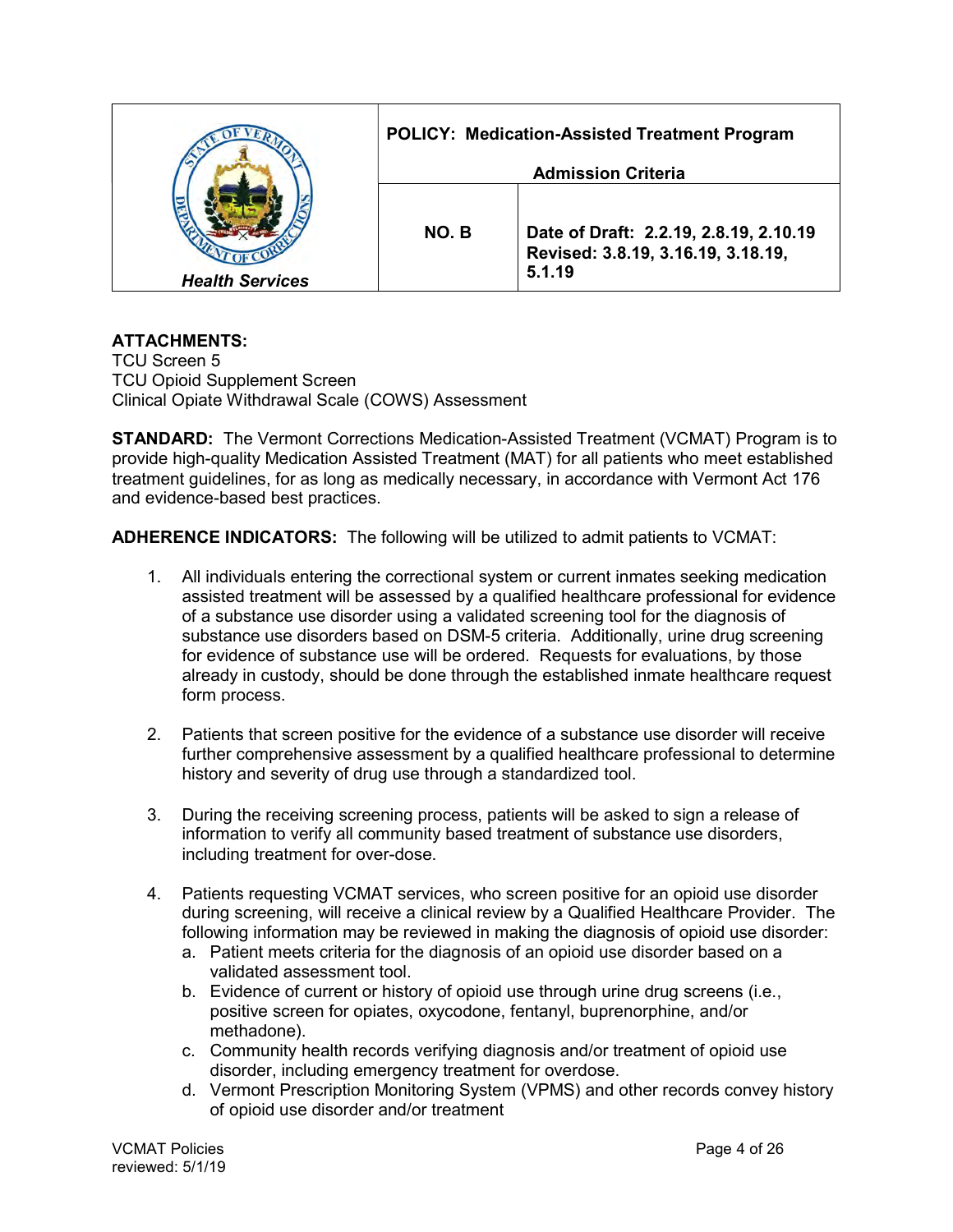e. Physical exam findings support diagnosis of opioid use disorder (Clinical Opiate Withdrawal Scale (COWS) assessment, pupil diameter, diaphoresis, tremor, track marks).

Based on the medical provider's assessment and clinical judgment, diagnosis of an opioid use disorder will be added to the individualized treatment plan, including Chronic Care and MAT treatment planning froms for admission to VCMAT services.

- 5. Based on the medical provider's assessment, patients who meet criteria for a substance use disorder, other than opioid use disorder, will be referred to the Behavioral Health department for assessment of services. Should the medical provider believe alternative medical treatment is clinically indicated, an order will be written and the patient scheduled for follow-up services.
- 6. When a patient has stopped taking the MAT prescription by request and later decides that s/he would like to be back on the prescription, the patient must be seen by a buprenorphine-waivered MAT Provider or a non-waivered provider who consults with the MAT On-call provider. The determination will be documented in the medical record.
- 7. When a patient is re-incarcerated:
	- a. Verification of continued community MAT engagement will be made. Once verified MAT medications will be continued in compliance with medication continuation protocols.
	- b. If a patient has not continued community MAT engagement, they will be reassessed for continuation of care through the established intake assessment protocols.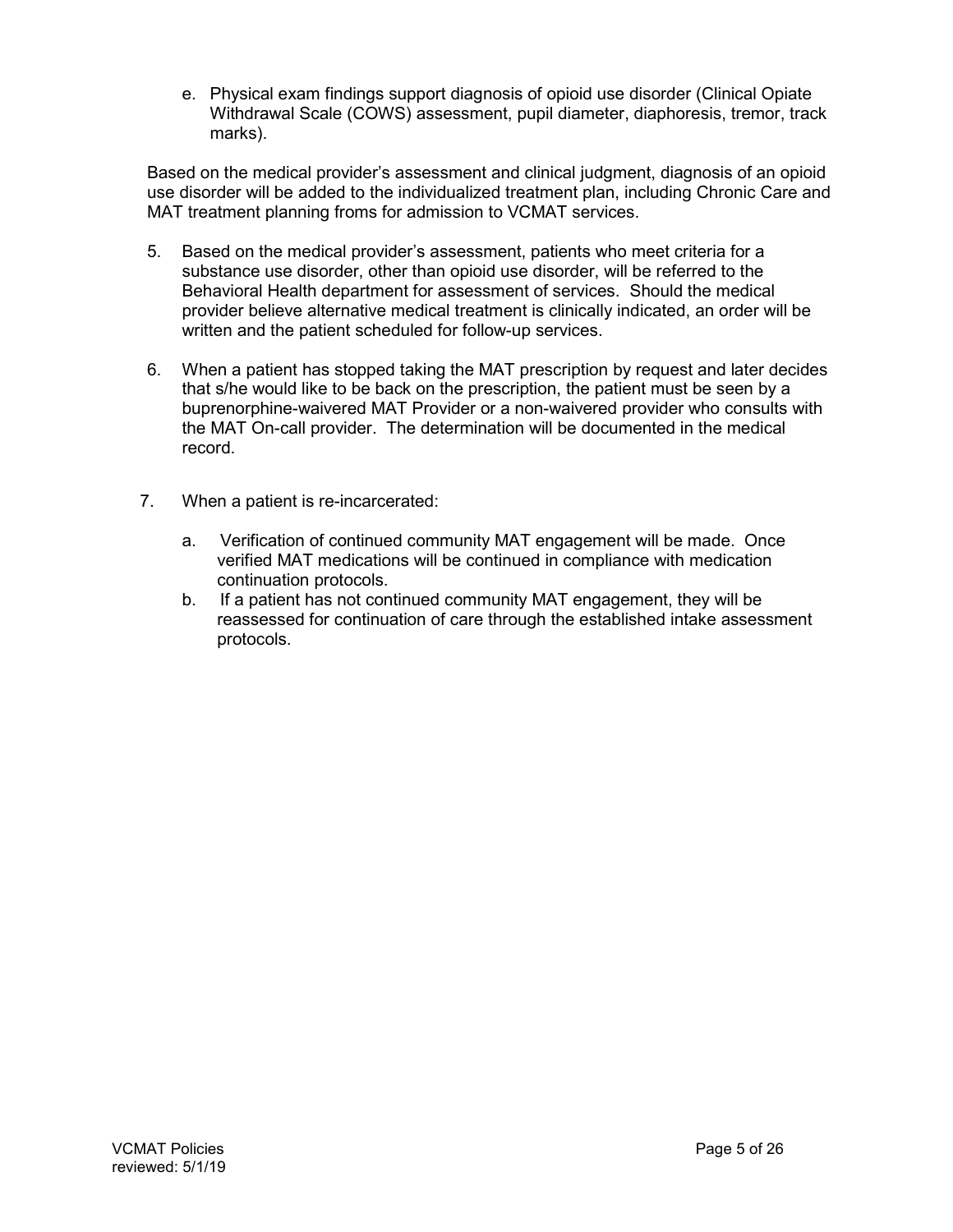|                        | <b>POLICY: Medication-Assisted Treatment Program</b> |                                                                              |
|------------------------|------------------------------------------------------|------------------------------------------------------------------------------|
|                        | <b>Program Treatment Requirements</b>                |                                                                              |
|                        |                                                      |                                                                              |
|                        | NO.C                                                 | Date of Draft: 2.2.19, 2.8.19, 2.10.19<br>Revised: 2.26.19, 3.8.19, 3.16.19, |
| <b>Health Services</b> |                                                      | 3.18.19, 5.1.19                                                              |

Treatment Adjustment form

**STANDARD:** All patients who will continue community based treatment or be initiated for treatment of opioid use disorder with methadone, buprenorphine, or naltrexone, including the support of behavioral health counseling, during the course of correctional confinement are to be admitted to the Vermont Corrections Medication-Assisted Treatment (VCMAT) Program.

Participation in the VCMAT requires adherence to the following requirements:

- 1. Patient signature of the VCMAT consent for treatment form.
- 2. Patient signature of a medication informed consent for the indicated medication modality, when a medication is part of the treatment plan.
- 3. Patients in federal custody, out of state compact agreements, ICE, or facing incarceration outside of the State of Vermont must sign an acknowledgement to accept the risk of being moved out of state while receiving MAT, which may result in treatment disruption or termination.
- 4. Participant in the VCMAT program, the patient has an Opioid Use Disorder (OUD), a chronic illness. Patients with an OUD chronic illness are to be seen by a provider for a chronic care visit every 90 days.
- 5. Adherence with the VCMAT individualized treatment plan, to include:
	- A. Attendance at all scheduled appointments
	- B. Engagement with all counseling and case management related services
	- C. Submission of urine for a urine drug screen as ordered
	- D. Medication adherence as prescribed
- 6. Engage respectfully with Health Services staff, ensuring a safe treatment environment.
- 7. Adhere to DOC medication administration protocol.
- 8. Treatment non-adherence is addressed in policy NO. H VCMAT Treatment Non-Adherence.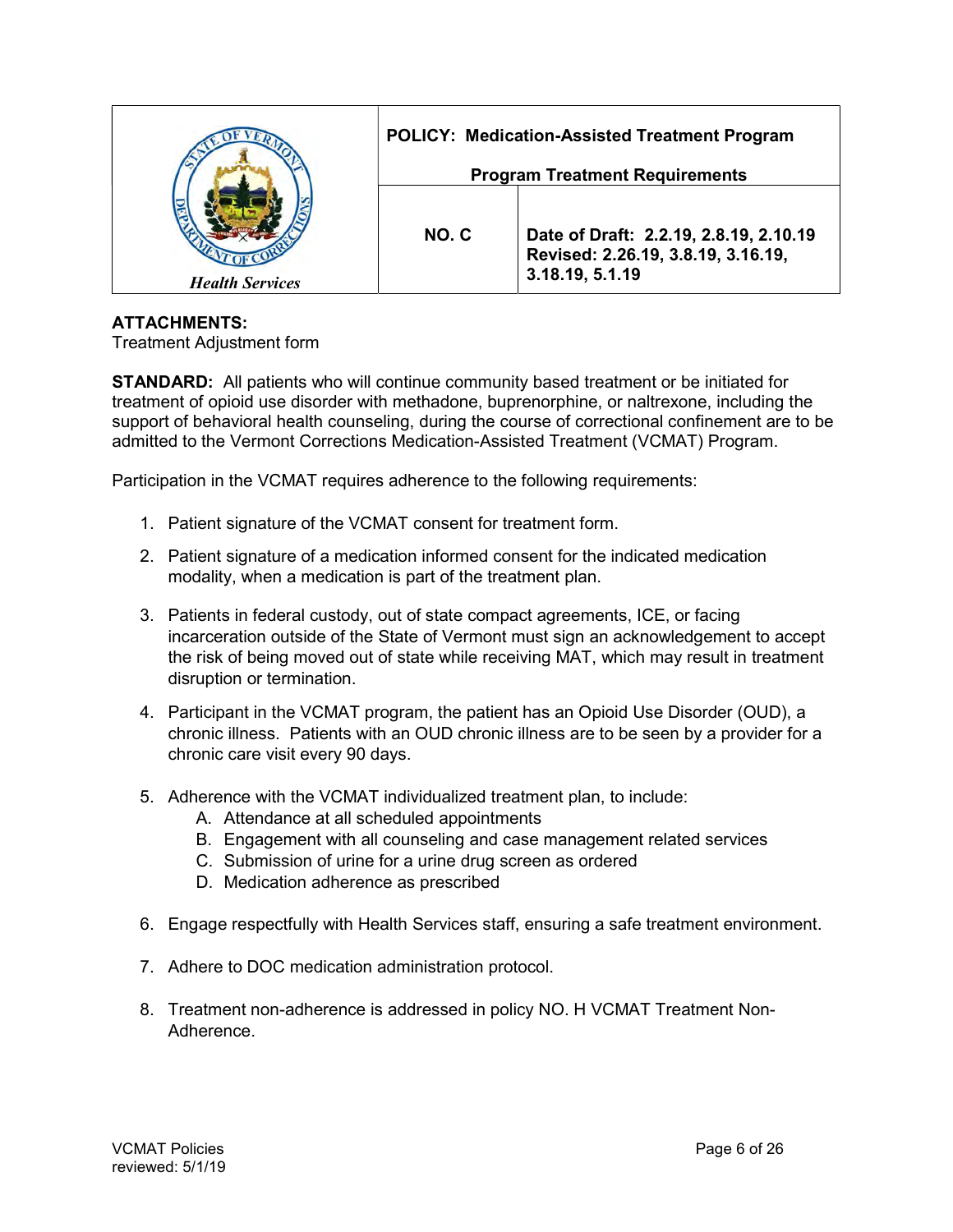|                        | <b>POLICY: Medication-Assisted Treatment Policy</b> |                                                                                         |  |
|------------------------|-----------------------------------------------------|-----------------------------------------------------------------------------------------|--|
|                        | <b>Impairment Policy</b>                            |                                                                                         |  |
| <b>Health Services</b> | NO.D                                                | Date of Draft: 2.3.19, 2.10.19<br>Revised: 2.26.19, 3.8.19, 3.16.19,<br>3.18.19, 5.1.19 |  |

Impairment Assessment Tool

### STANDARD:

If there is concern about the impairment of a VCMAT patient, a referral for assessment is to be made to the Health Services department. An impairment assessment may be requested by all facility staff with the opportunity to observe the patient, or by self-request of the patient.

- 1. Referrals for assessment of impairment will be considered urgent and the assessment completed as soon as possible.
- 2. Security staff will escort the patient to the Health Services department to be screened for objective signs of impairment using the impairment assessment tool. This assessment will be documented in the medical record.
- 3. The impairment assessment will be performed by a nursing staff member and if positive, referred to the facility medical provider for review of the treatment plan and follow up orders as clinically indicated. This review will be documented in the medical record.
- 4. When assessment results are positive for impairment, the dose of buprenorphine or methadone will be held and the VCMAT on-call provider will be immediately contacted for follow-up orders.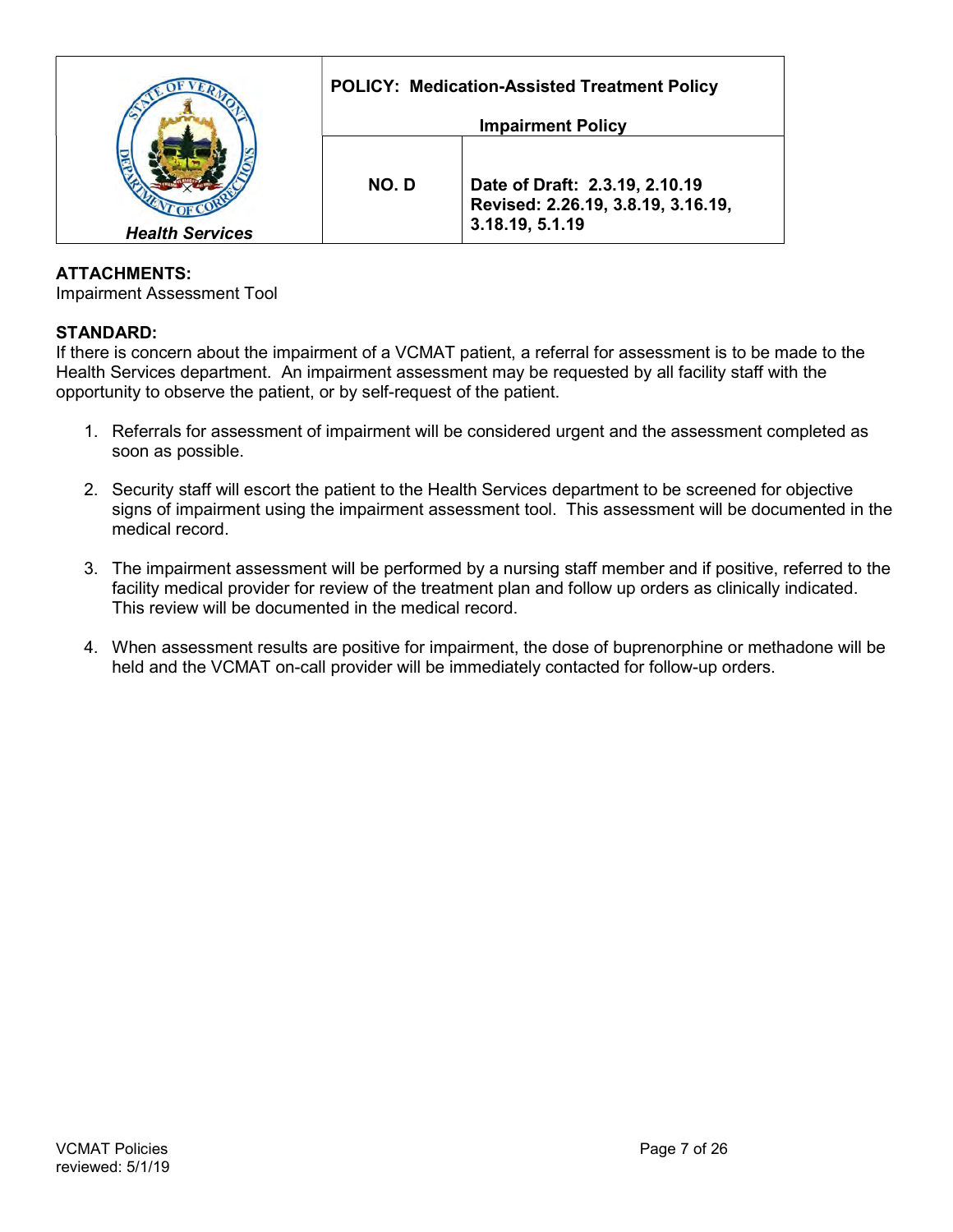|                        |                                | <b>POLICY: Medication-Assisted Treatment Policy</b>                                                         |
|------------------------|--------------------------------|-------------------------------------------------------------------------------------------------------------|
|                        | <b>Treatment Non-Adherence</b> |                                                                                                             |
| <b>Health Services</b> | NO. E                          | Date of Draft: 2.2.19, 2.8.19, 2.10.19,<br>2.18.19<br>Revised: 2.26.19, 3.8.19, 3.16.19,<br>3.18.19, 5.1.19 |

VCMAT Patient Agreement form

# STANDARD:

Adherence to policy No. C VCMAT Treatment Requirements, supports the effectiveness of treatment for an opioid use disorder. When barriers to effective treatment exists, based on non-adherence with program requirements, modification of the patient's individualized treatment plan, to include discontinuation from MAT medications, will be considered.

The following are considered behaviors of non-adherence and are barriers to effective treatment:

### 1. Creating an unsafe treatment environment:

- a. Patients who exhibit threatening or aggressive behaviors contributing to an unsafe treatment environment will be referred to behavioral health for an immediate risk assessment. Prior to continuation of VCMAT related services, the patient must be stabilized and the behavioral episode resolved.
- b. In the event that participation in VCMAT is halted based on unsafe behaviors by the patient, VCMAT will provide the patient with a humane and medically appropriate taper with buprenorphine and adjunctive non-opioid medications, when safely able to do so.
- c. Patients who are identified as diverting MAT medications, and upon review are discontinued from prescribed MAT medications, will be placed on an alternative treatment plan for opioid use disorder treatment. This plan will be documented in the medical record.
- d. VCMAT patients discharged based on safety concerns, who stabilize at a later period during their correctional confinement, may be referred back by a behavioral health professional or medical provider, who has assessed the clinical appropriateness for treatment re-engagement.
- e. In the event that participation in MAT is discontinued for unsafe behaviors that do not stabilize, VCMAT will attempt to re-induct the patient on buprenorphine seven-days prior to release.
- f. All VCMAT patients with behavioral concerns, whether on a MAT medication at release or not, will be assisted in connecting with a community HUB to continue treatment, if desired by the patient.

### 2. Non-adherence with scheduled appointments

a. Missed appointments will result in the patient meeting with a VCMAT treatment team member to determine a reason for the absence and identifying a solution to avoid future occurrences. This will be documented in the patient's medical record. Consideration of modification to the individualized treatment plan, up to and including discontinuation from MAT medications for a documented pattern of non-adherence with scheduled appointments, may be considered.

### 3. Non-adherence with ordered drug screens.

a. A positive drug screen for substances other than prescribed medications will be evaluated by the VCMAT treatment team and result in the following: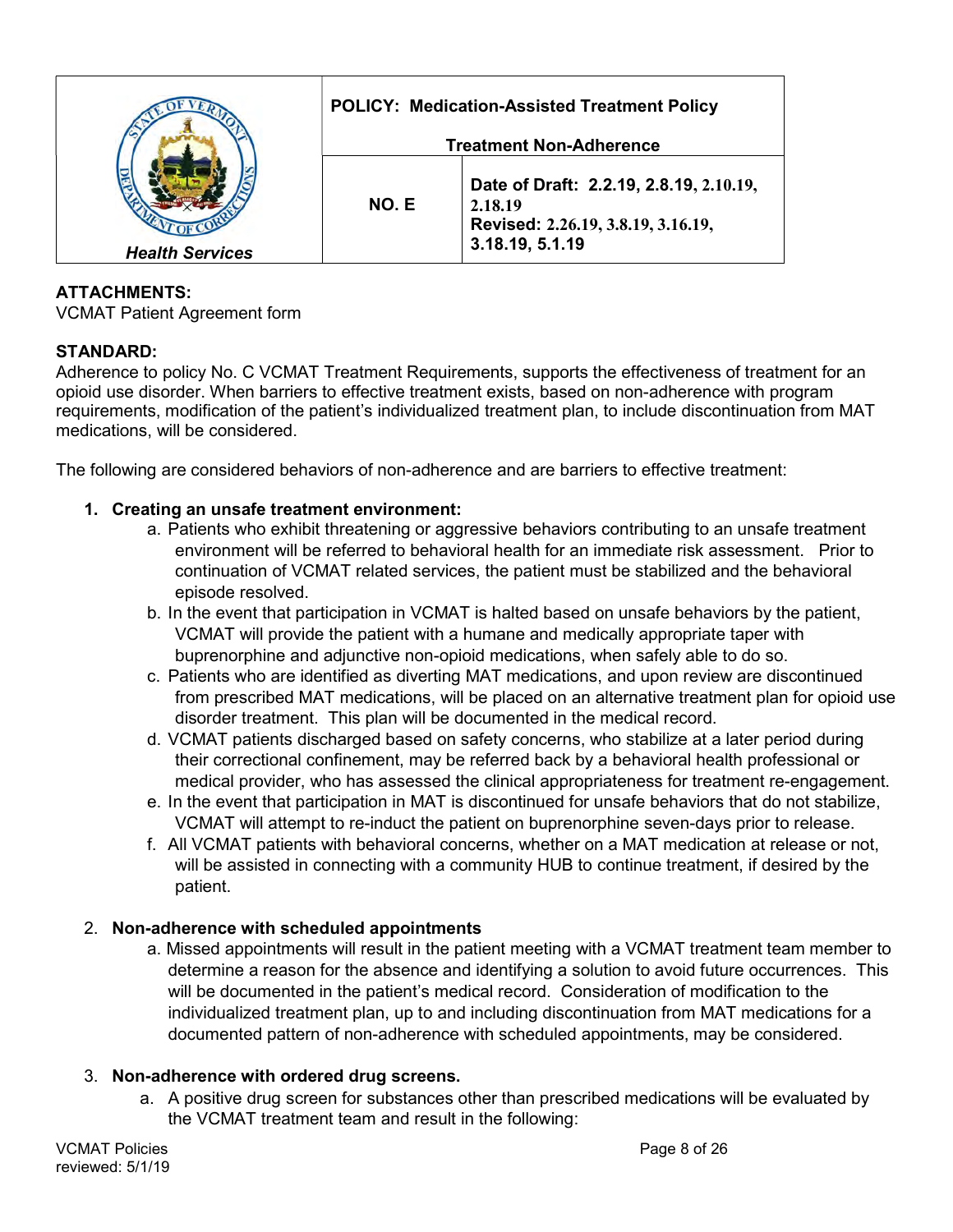- Consideration of adjustment to the individualized treatment plan.
- A member of the VCMAT treatment team will meet with the patient to discuss the positive drug screen and potential changes in treatment.
- A positive drug screen will not automatically result in dismissal from VCMAT.
- A positive drug screen for benzodiazepines or other sedating substances may result in MAT medication adjustments, for the safety of the patient.
- b. A drug screen that is refused or tampered with by the patient will be presumed positive for benzodiazepines or other sedating substance.
- c. Refusal or tampering with ordered drug screens by a patient may lead to the development of an alternative treatment plan.
- d. A drug screen that is negative for the patient's MAT medication will lead to modification of the patient's individualized treatment plan, up to and including an alternate treatment plan that includes discontinuation from MAT medications.

# 5. Non-adherence with DOC medication administration protocols

- a. Patients attempting to divert MAT medications, during direct observation medication administration will result in the following:
	- The patient will meet with a VCMAT team member to determine the reason for diversion
	- The VCMAT Medical Director will be notified.
	- Evaluation and adjustment of the individualized treatment plan will be considered, up to and including an alternate treatment plan that includes discontinuation from MAT medications.
	- Patients who have their MAT medication discontinued due to diversion will be treated compassionately with non-opioid medications.
	- Patients on an alternate treatment plan may reapply for MAT treatment after ninety-days of adherence to the alternate treatment plan. Patients may request reconsideration through a healthcare request form or be referred by their VCMAT case manager.
	- The VCMAT Medical Director will determine whether the patient may be re-inducted during the present incarceration, be offered induction 7 days prior to release, or remain in the alternative treatment program. The determination will be documented in the medical record.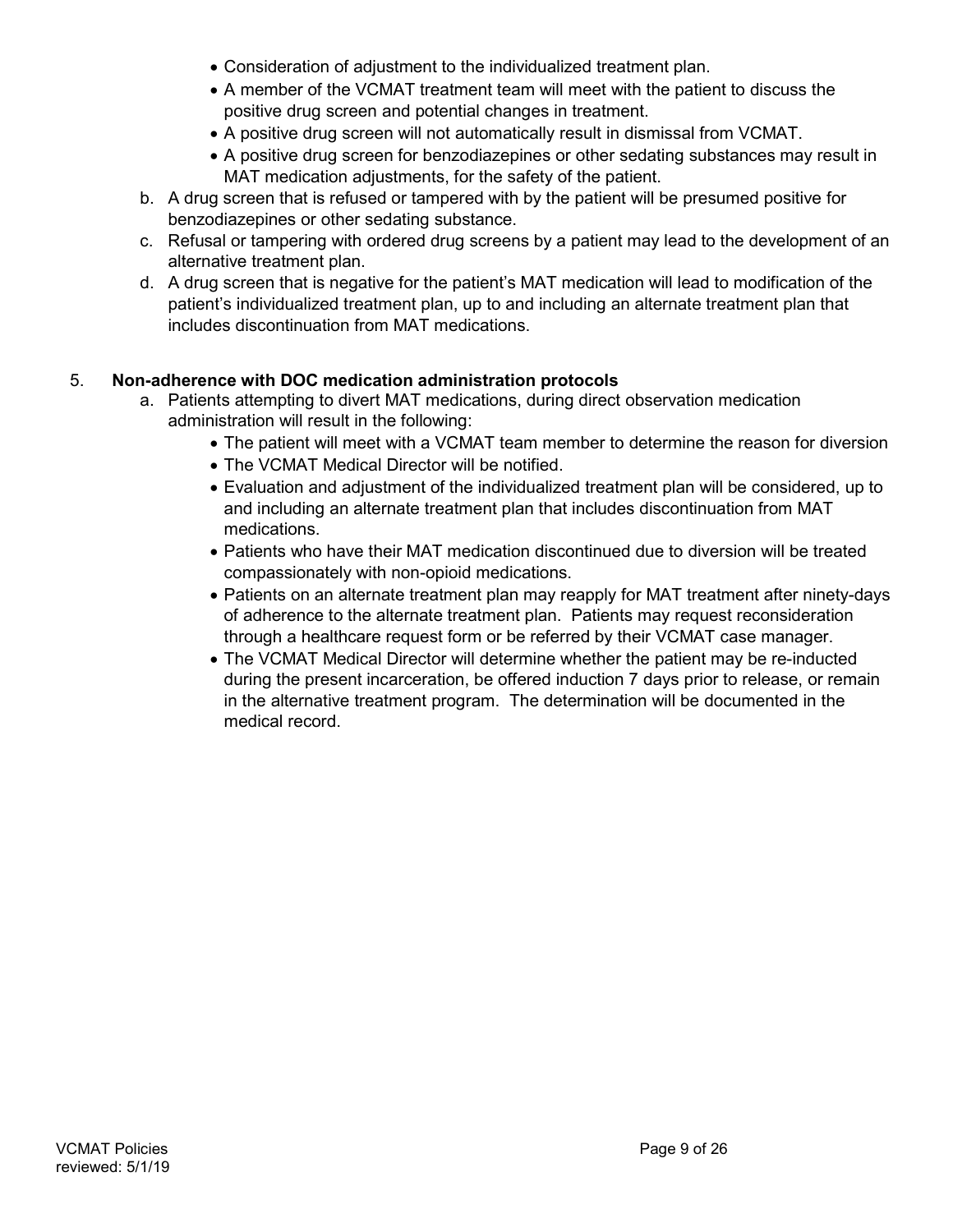|                        |                          | <b>POLICY: Medication-Assisted Treatment Policy</b>                                             |
|------------------------|--------------------------|-------------------------------------------------------------------------------------------------|
|                        | <b>Care Coordination</b> |                                                                                                 |
| <b>Health Services</b> | NO.F                     | Date of Draft: 2.3.19, 2.8.19, 2.10.19<br>Revised: 2.26.19, 3.8.19, 3.16.19,<br>3.18.19, 5.1.19 |

HUB Transfer of Care Centurion Healthcare release form

# STANDARD:

Follow-up care planning begins at admission into VCMAT. All VCMAT patients will be offered community based MAT follow-up services that are accessible and available upon release.

- 1. Collecting documentation for Care Coordination begins when the patient is inducted onto a MAT medication. The following documents are completed for each medical record labeled MAT initiation.
	- a. Release of Information
	- b. Patient's requested HUB upon release
	- c. Patient consent for treatment
	- d. The MAT Medical Determination form, including all completed assessments and the final MAT determination
	- e. Anticipated release date
- 2. When Health Services is informed of a patients release date, communication from the VCMAT care coordinator to the identified HUB begins.
- 3. Patients will be given a re-entry information packet with community follow-up contact information upon admission. This will include what the patient is to do if released without receiving their reentry plan documentation.
- 4. The Care Coordinator or designee will enter all the care coordination release information in the patient's discharge summary found in the medical record.
- 5. When a patient is released from incarceration, there will be a standardized referral packet that will be sent to the community HUB or provider for the transfer of care:
	- a. When the Health Services department is notified by DOC of a patient's anticipated release date the coordination to transfer care to the community begins.
	- b. VCMAT care coordination staff will complete the referral process by submitting the HUB transfer of care request and required documentation for a patient being released to the community. When necessary the Care Coordinator will complete additional HUB referral information, as requested. Information provided to the HUB and/or community provider will include:
		- The most recent urine drug screen and lab results
		- Patient's medical and mental health history, medications, and treatment plans
		- The last physical assessment completed
		- Recent COWS scores
		- MAT medical determination
		- Notice of the most recent MAT prescription and dose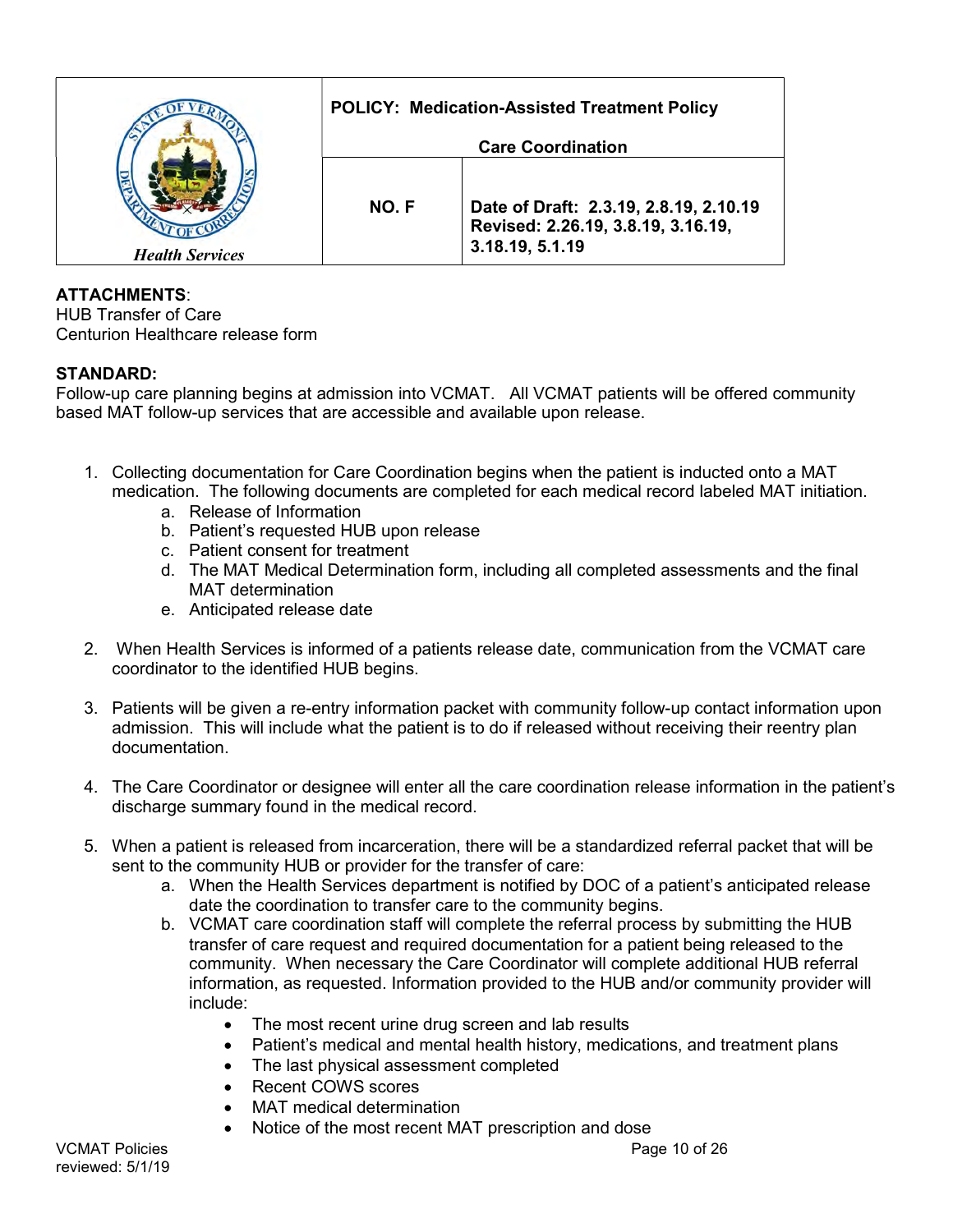- VCMAT discharge identifying the selected community HUB and scheduled appointment date/time
- c. The community HUB accepting the transfer of care will confirm the request by returning the transfer of care form, with the HUB medical director signature, indicating acceptance of the patient upon release. Confirmation will be faxed to the Health Services department.
- d. If the HUB appointment or community provider appointment cannot be scheduled on the day of release, the patient will be provided a prescription for buprenorphine, sufficient to continue MAT until the scheduled HUB appointment; typically, this will not exceed a four-day order.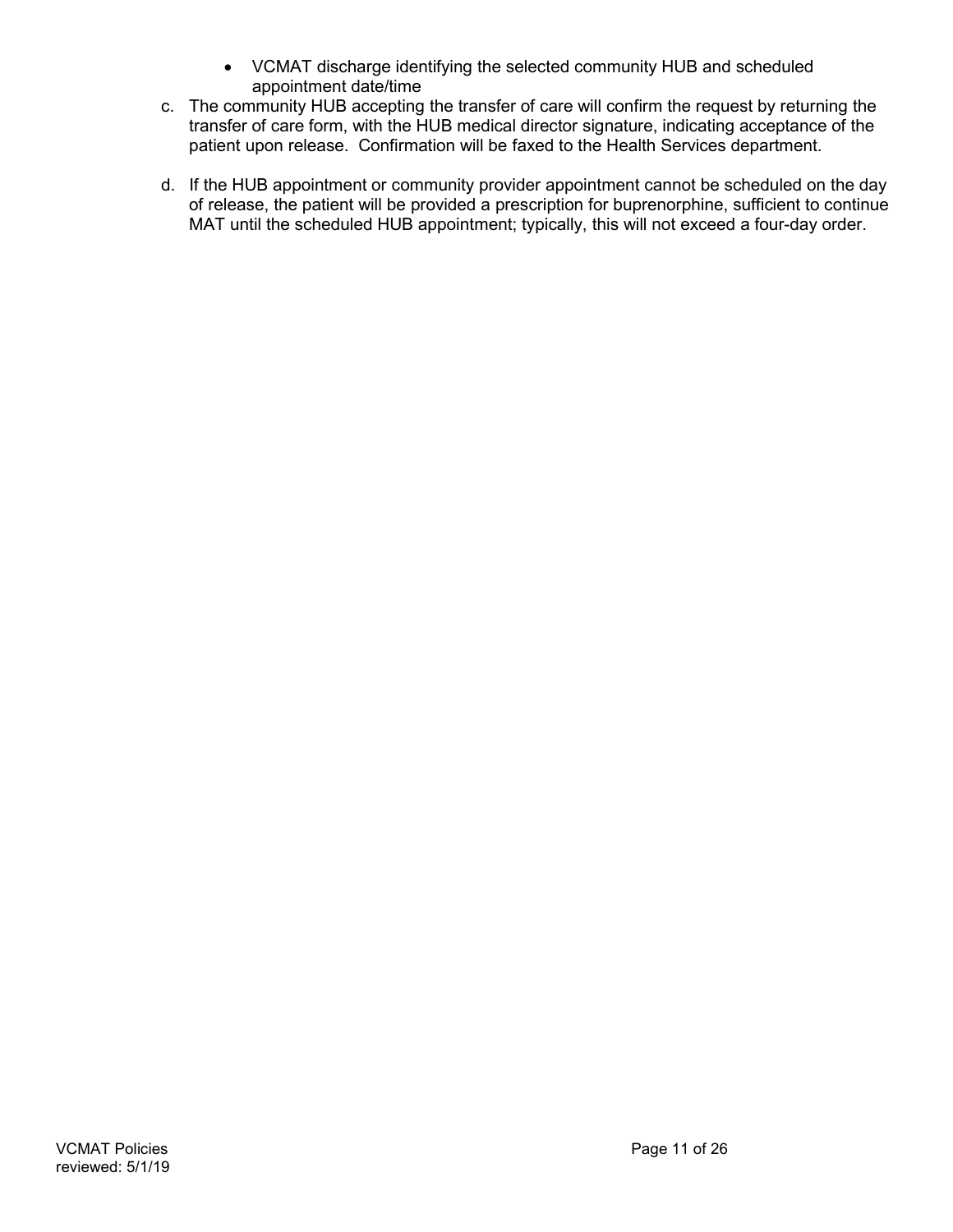|                        |                             | <b>POLICY: Medication-Assisted Treatment Policy</b>                                     |  |
|------------------------|-----------------------------|-----------------------------------------------------------------------------------------|--|
|                        | <b>Urine Drug Screening</b> |                                                                                         |  |
| <b>Health Services</b> | NO.G                        | Date of Draft: 2.3.19, 2.8.19, 2/10/19<br>Revised: 2.26.19, 3.16.19, 3.18.19,<br>5.1.19 |  |

None

# STANDARD:

Completeing Urine Drug Screens is a required component of the VCMAT program.

- 1. Nursing staff will perform monthly Urine Drug Screenings (UDS) of at least twenty percent (20%) of the inmate population receiving MAT Medications.
- 2. Nursing staff will randomly select the required number of inmates (divided between different units),
	- a. Identified patients will be escorted to a dry cell in or near the health services unit, or a location identified by DOC and agreed upon by medical, to await a witnessed specimen collection. Patients will not be allowed to return to the housing unit until a specimen has been collected to check for compliance. Patients will be provided with water as needed to facilitate a specimen collection.
- 3. A UDS report will be completed by nursing to include:
	- a. Name of nurse completing compliance check
	- b. Name of observing security staff
	- c. Name of inmate and patient ID or DOB, verified by nursing staff
	- d. Designation of "Compliant" or "Non-compliant" for each patient named
	- e. Date and time of compliance check
	- f. Action taken for non-compliance, if applicable
- 4. Patients who test positive will be scheduled for UDS screens 1x per 30 days, for 90 days. Refusal of a UDS will be considered a positive screen.
- 5. The report will be forwarded to the Health Service Administrator with a copy sent to the VCMAT Medical Director or designee.
- 6. Patients who are found to be non-adherent with the VCMAT program, by evidence of a positive UDS screen, shall receive immediate education and counseling by nursing staff, followed by scheduled case management assessment with a VCMAT provider. Two positive UDS screens will result in provider education and counseling, and review of the patient VCMAT individualized plan for consideration of modification.